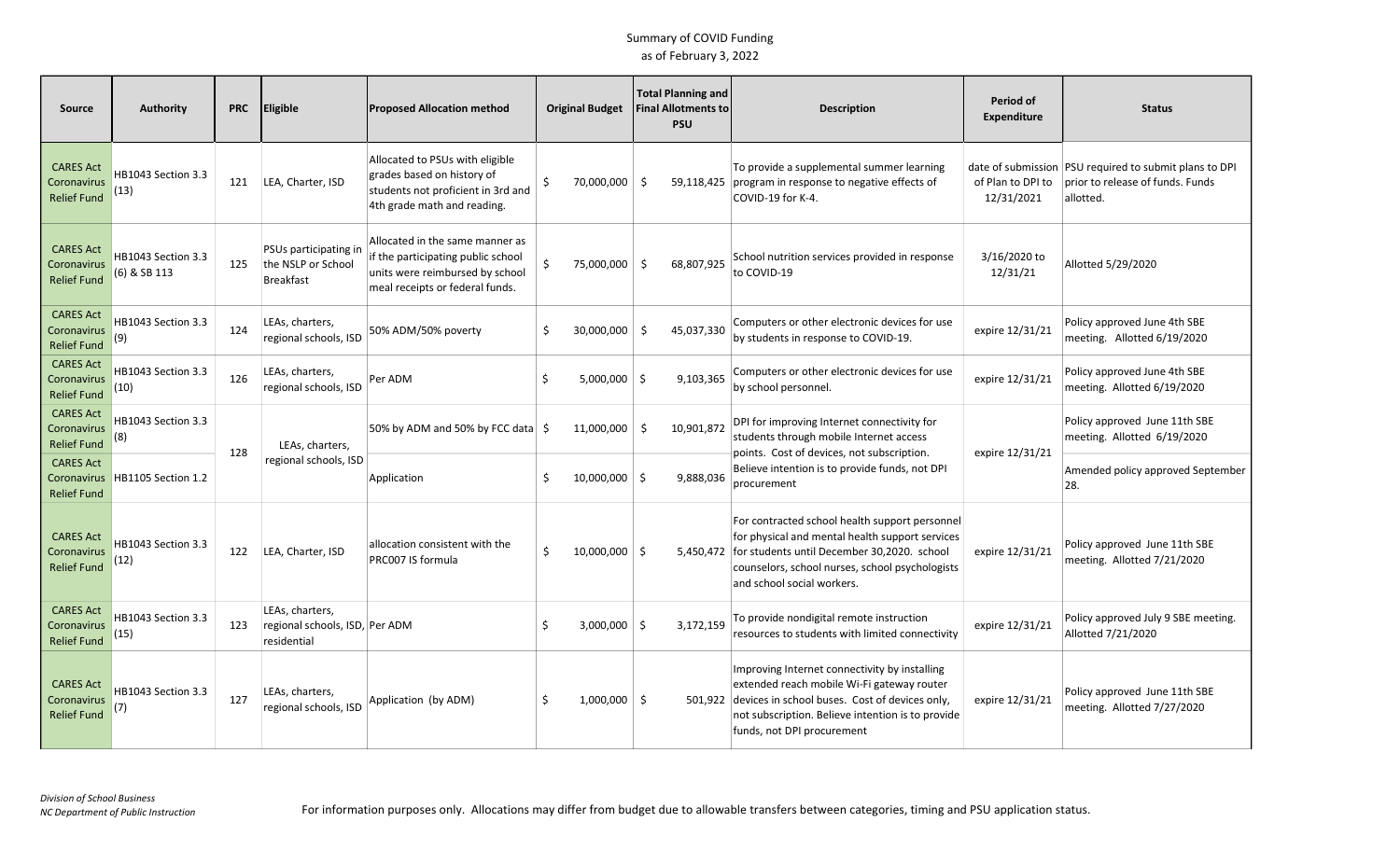| Source                                                             | <b>Authority</b>                                                       | <b>PRC</b> | <b>Eligible</b>                                                       | <b>Proposed Allocation method</b>                         |          | <b>Original Budget</b> | <b>Total Planning and</b><br><b>Final Allotments to</b><br><b>PSU</b> | <b>Description</b>                                                                                                                                                                                                                                           | Period of<br><b>Expenditure</b> | <b>Status</b>                                                                                                              |
|--------------------------------------------------------------------|------------------------------------------------------------------------|------------|-----------------------------------------------------------------------|-----------------------------------------------------------|----------|------------------------|-----------------------------------------------------------------------|--------------------------------------------------------------------------------------------------------------------------------------------------------------------------------------------------------------------------------------------------------------|---------------------------------|----------------------------------------------------------------------------------------------------------------------------|
| <b>CARES Act</b><br>Coronavirus<br><b>Relief Fund</b>              | HB1043 Section 3.3<br>(14)                                             | 129        | LEA, charter,<br>regional ISD                                         | Application for new contracts or<br>expansion of licenses | Ś.       | 1,488,000 \$           | 1,295,018                                                             | To assist PSUs in providing remote instruction<br>by expanding the learning management<br>platform                                                                                                                                                           | expire 12/31/21                 | Policy approved June 11th SBE<br>meeting. Allotted 7/27/2020                                                               |
| <b>CARES Act</b><br>Coronavirus<br><b>Relief Fund</b>              | HB1043 Section 3.3<br>(16) & HB1023<br>section 1.1(d) (64) &<br>HB1105 | 132        | PSU                                                                   | Grants                                                    | -Ś       | 37,000,000 \$          | 30,339,856                                                            | Grants to public school units for extraordinary<br>costs of providing Extended School Year<br>Services or future services for exceptional<br>children.                                                                                                       | expire 12/31/21                 | Policy approved June 11th SBE<br>meeting. \$15.5m allotted 8/4/2020.<br>All allotted                                       |
| <b>CARES Act</b><br>Coronavirus<br><b>Relief Fund</b>              | HB1043 Section 3.3<br>(18)                                             | 133        | Non profits and non<br>profits working with Grant application<br>LEAs |                                                           |          | $5,000,000$ \$         | 4,512,875                                                             | The Extended Learning and Integrated Student<br>Supports Competitive Grant Program. 3:1<br>Match requirement. Grants are for 2019-20<br>and 2020-21                                                                                                          |                                 | Policy approved July 9 SBE meeting.<br>expired 12/30/20 Grantees approved by SBE on August<br>6. Allotted Sept 18. Expired |
| <b>CARES Act</b><br>Coronavirus<br><b>Relief Fund</b>              | HB1043 Section 3.3<br>(11)                                             | 135        | DPI and LEA                                                           | 50% ADM/50% poverty                                       | Ŝ        | $4,500,000$ \$         |                                                                       | to establish a shared cybersecurity<br>3,760,563 infrastructure and district cybersecurity<br>monitoring and support.                                                                                                                                        | expire 12/31/21                 | Policy approved August 6 SBE<br>meeting. \$3,452,400 allotted Aug 20.                                                      |
| <b>CARES Act</b><br>Coronavirus<br><b>Relief Fund</b>              | HB1043 Section 3.3<br>(17)                                             | <b>NA</b>  | Residential Schools                                                   | Managed by DPI                                            | .S       | $660,029$ \$           | 660.029                                                               | The Governor Morehead School for the Blind,<br>the Eastern NC School for the Deaf, and the NC<br>School for the Deaf for school nutrition,<br>cleaning, sanitizing, remote learning,<br>compensatory services, and Extended School<br>Year Services.         | expire 12/31/21                 | Residential School budget                                                                                                  |
| <b>CARES Act</b><br>Coronavirus<br><b>Relief Fund</b>              | HB1023 section<br>$1.1(d)$ (63) &<br>HB1105                            | 137        | PSU                                                                   | Weighted per ADM based on<br>operating phase A,B or C     | Ŝ.       | 27,000,000             | -Ś                                                                    | 30,484,485 Personal protective equipment (PPE)                                                                                                                                                                                                               | expire 12/31/21                 | Policy approved Sept 28 SBE meeting.<br>Allotted 11/19/2020                                                                |
| <b>CARES Act</b><br>Coronavirus   SL 2020-27<br><b>Relief Fund</b> |                                                                        | 134        | PSU                                                                   | Low wealth supplemental formula $\frac{1}{2}$             |          | 22,000,000             | -\$<br>38,494,304                                                     | Supplemental instructional services to low<br>wealth counties                                                                                                                                                                                                | expire 12/31/21                 | Funds available 07/09/2020. allotted<br>on Aug 20, 2020.                                                                   |
| <b>CARES Act</b><br>Coronavirus<br><b>Relief Fund</b>              | HB1105(90)                                                             | 136        | Mt Airy schools                                                       | Direct appropriation                                      | Ŝ.       | $115,000$ \$           | 115,000                                                               | To establish the Smart School Bus Safety Pilot<br>Program                                                                                                                                                                                                    | expire 12/31/21                 | Policy approved Sept 28 SBE meeting.<br>Allotted Oct 7, 2020                                                               |
| <b>CARES Act</b><br>Coronavirus<br><b>Relief Fund</b>              | HB1105(91)                                                             |            | Alamance -<br><b>Burlington schools</b>                               | Direct appropriation                                      | <b>S</b> | $1,000,000$ \$         | 1,000,000                                                             | For school nutrition, , transportation,<br>technology, remote instruction materials and<br>services, PPE, temperature screening tools,<br>Alamance-Burlington Connects Initiative, and<br>other goods and services necessitated by the<br>COVID-19 pandemic. | expire 12/31/21                 |                                                                                                                            |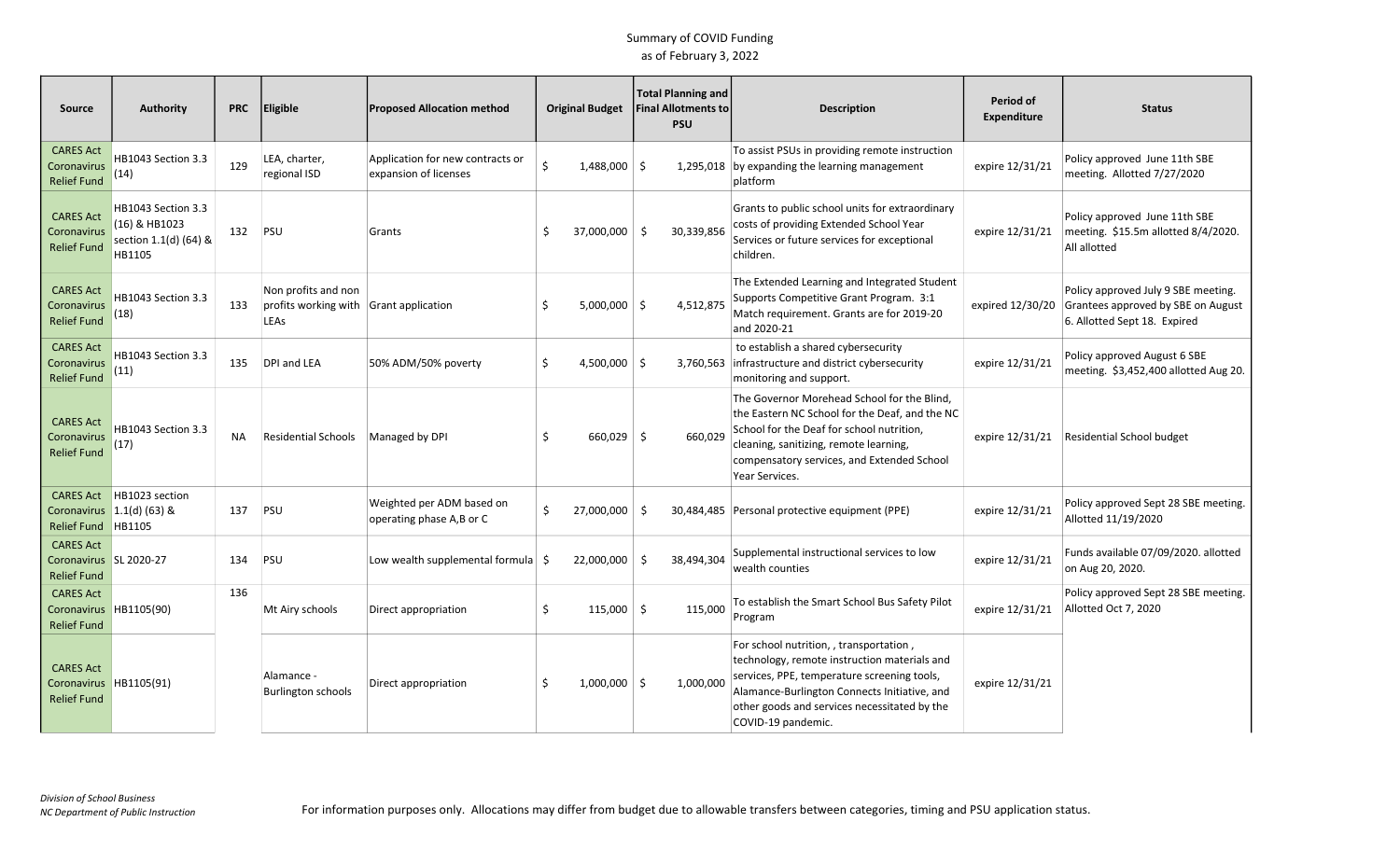| Source                                                | <b>Authority</b>                        | <b>PRC</b> | Eligible                                                                         | <b>Proposed Allocation method</b>                                                                                                                                 |    | <b>Original Budget</b> | Total Planning and<br>Final Allotments to<br><b>PSU</b> | <b>Description</b>                                                                                                                                                                                               | Period of<br>Expenditure | <b>Status</b>                                                                                     |
|-------------------------------------------------------|-----------------------------------------|------------|----------------------------------------------------------------------------------|-------------------------------------------------------------------------------------------------------------------------------------------------------------------|----|------------------------|---------------------------------------------------------|------------------------------------------------------------------------------------------------------------------------------------------------------------------------------------------------------------------|--------------------------|---------------------------------------------------------------------------------------------------|
| <b>CARES Act</b><br>Coronavirus<br><b>Relief Fund</b> | HB1105(92)                              |            | Bertie, Camden,<br>Chowan,<br>Perguimans, Tyrrell,<br>Washington                 | Per ADM                                                                                                                                                           | S  | $500,000$ \$           | 500.000                                                 | For school nutrition, , transportation,<br>technology, remote instruction materials and<br>services, PPE, temperature screening tools, and<br>other goods and services necessitated by the<br>COVID-19 pandemic. | expire 12/31/21          |                                                                                                   |
| <b>CARES Act</b><br>Coronavirus<br><b>Relief Fund</b> | HB1105(89)                              |            | Community in<br>Schools of NC                                                    | Direct appropriation                                                                                                                                              | Ś. | $1,100,000$ \$         | 1,100,000                                               | To provide PPEA and assistance to K-12<br>students with remote instruction, nutrition,<br>family support and mental health                                                                                       | expire 12/31/21          |                                                                                                   |
| <b>CARES Act</b><br>Coronavirus<br><b>Relief Fund</b> | HB1105(92)                              | 138        | PSU                                                                              | Application                                                                                                                                                       | Ś. | $1,000,000$ \$         | 891,948                                                 | Make available to PSUs one or more Gaggle<br>safety management products to enhance<br>student safety while providing remote<br>instruction                                                                       | expire 6/30/21           | Policy approved Oct 8 SBE meeting.<br>Allotted Oct 30, 2020                                       |
| <b>CARES Act</b><br>Coronavirus<br><b>Relief Fund</b> | HB1105(96)                              | N/A        | UNC - not<br>administered by DPI                                                 | N/A                                                                                                                                                               | Ś. | 1,000,000              | N/A                                                     | For the New Teacher Support Program to<br>provide mentoring and coaching support to<br>beginning teachers who are employed in a<br>public school most impacted by COVID at no<br>cost to the LEA                 | expire 12/30/20          | For information purposes only - Not<br>administered by SBE/DPI                                    |
| <b>CARES Act</b><br><b>ESSERI</b>                     | K-12 emergency<br>Relief Fund (ESSER I) | 163        | All LEAs, charters,<br>Lab, Regional and<br>ISD who received<br>Title I, Part A. | Allocations to eligible units are<br>made in proportion to the<br>amount of funds such units<br>received under Title I, Part A in<br>the most recent fiscal year. | S. | 356,680,446 \$         |                                                         | 357,848,083 Allocation with a broad allowable use                                                                                                                                                                | Sept 30,2022             | Allotments distributed based on<br>approved applications/budgets                                  |
| <b>CARES Act</b><br>9.5%                              | <b>ESSER I-State</b><br>reserve-SBE     | 164        | PSUs - charter<br>schools                                                        | Allotted per formula - minimum<br>of \$45 per ADM                                                                                                                 | Ś  | $2,226,662$ \$         |                                                         | Funding ineligible, waived and underfunded<br>1,964,905 PSUs for CARE Act K-12 emergency funds a<br>minimum of \$45 per ADM                                                                                      | Sept 30,2022             | Budget approved by SBE July 9th<br>meeting. Allotment policy approved<br>SBE Sept 3rd. 2020       |
| <b>CARES Act</b><br>9.5%                              | <b>ESSER I- State</b><br>reserve-SBE    | 165        | PSUs                                                                             | $$$ per K-8 ADM                                                                                                                                                   | Ŝ. | 10,800,000             | -\$<br>10,800,000                                       | Subscribe to K-8 packaged curricula - Funding<br>to purchase 1 year subscription to high quality,<br>standards aligned digital curriculum packages<br>selected by PSU                                            | Sept 30,2022             | Budget approved by SBE July 9th<br>meeting. Allotment policy approved<br>Sept 28 2020 SBE meeting |
| <b>CARES Act</b><br>9.5%                              | <b>ESSER I- State</b><br>reserve-SBE    | 166        | N/A                                                                              | current canvas licenses                                                                                                                                           |    | $3,500,000$ \$         | 3,499,765                                               | Convert remaining district contracts to single<br>statewide contract with higher support.                                                                                                                        | Sept 30,2022             | Budget approved by SBE July 9th<br>meeting. Allotment policy approved<br>Sept 28 2020 SBE meeting |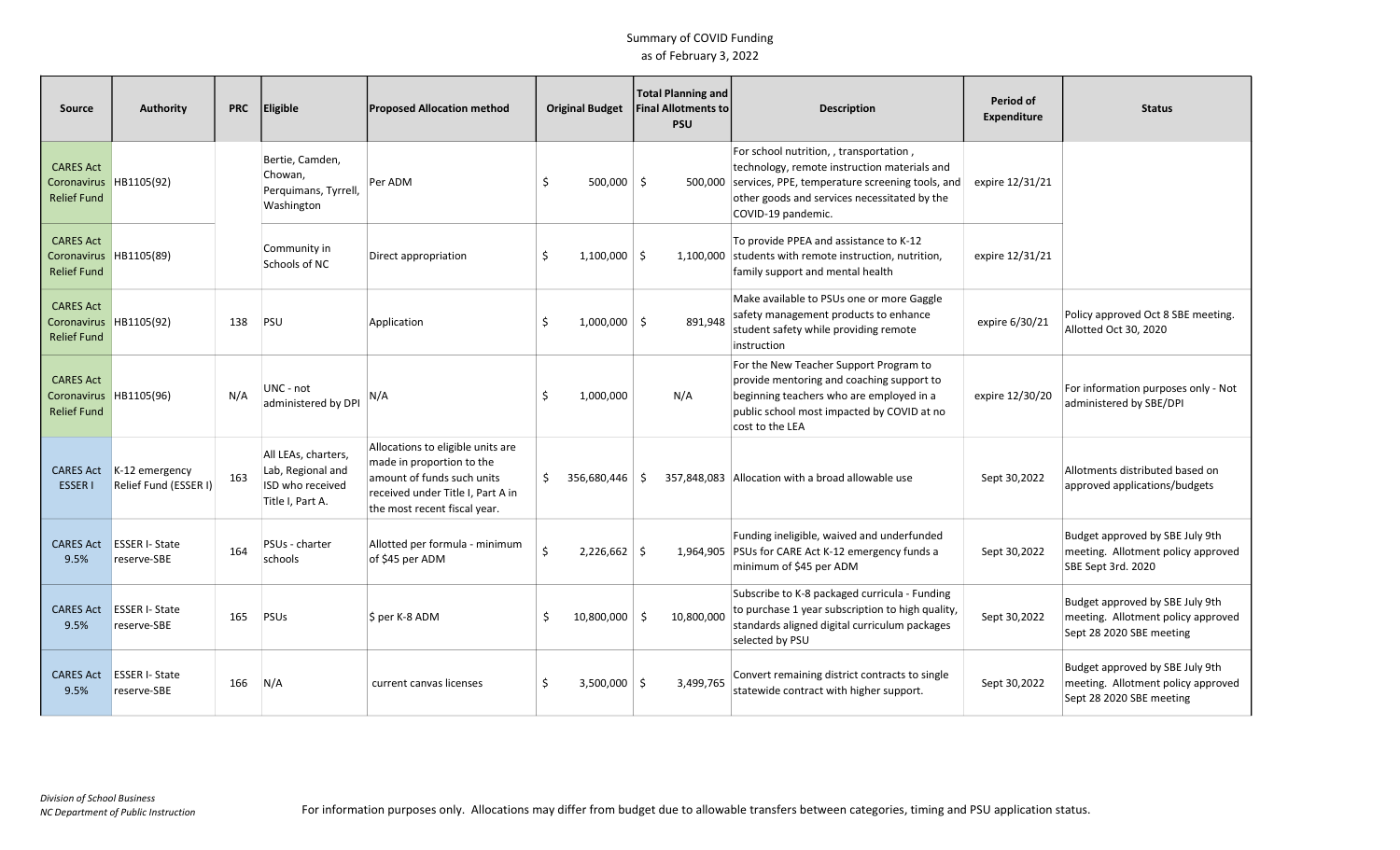| Source                   | <b>Authority</b>                     | <b>PRC</b> | Eligible           | <b>Proposed Allocation method</b> |     | <b>Original Budget</b> | <b>Total Planning and</b><br><b>Final Allotments to</b><br><b>PSU</b> |           | <b>Description</b>                                                                                                                                                                                                                                                                                | Period of<br><b>Expenditure</b> | <b>Status</b>                                                                                     |
|--------------------------|--------------------------------------|------------|--------------------|-----------------------------------|-----|------------------------|-----------------------------------------------------------------------|-----------|---------------------------------------------------------------------------------------------------------------------------------------------------------------------------------------------------------------------------------------------------------------------------------------------------|---------------------------------|---------------------------------------------------------------------------------------------------|
| <b>CARES Act</b><br>9.5% | <b>ESSER I-State</b><br>reserve-SBE  | 167        | <b>PSUs</b>        | by application                    | S   | $10,000,000$ \$        | 9,165,555                                                             |           | Specifically, exceptional children funding for<br>future services. Funds to provide instructional<br>support to students and provide ongoing<br>growth toward learning targets.                                                                                                                   | Sept 30,2022                    | Budget approved by SBE July 9th<br>meeting. Allotment policy approved<br>Sept 28 2020 SBE meeting |
| <b>CARES Act</b><br>9.5% | <b>ESSER I-State</b><br>reserve-SBE  | 168        | LEAs, charter, lab | by application                    | \$  | $4,471,200$ \$         |                                                                       | 4,400,000 | Funds to DPI to hold in reserve and to award as<br>grants, approved by the SBE, or establishing<br>PSU partnerships with community<br>organizations to provide supervised care for<br>K-8 students without at-home supervision<br>available on remote learning days based on<br>developed process | Sept 30,2022                    | Budget approved by SBE July 9th<br>meeting. Allotment policy approved<br>SBE Sept 3rd. 2020       |
| <b>CARES Act</b><br>9.5% | <b>ESSER I-State</b><br>reserve-SBE  | N/A        | UNC/TV             | N/A                               | \$  | 1,000,000              | N/A                                                                   |           | UNC/TV Other Partnerships                                                                                                                                                                                                                                                                         | Sept 30,2022                    | Approved by SBE July 9th 2020<br>meeting                                                          |
| <b>CARES Act</b><br>9.5% | <b>ESSER I-State</b><br>reserve-SBE  | N/A        | N/A                | N/A                               | Ś.  | 100,000                | N/A                                                                   |           | Stipends for regional/state teachers of the year<br>and EL, EC teacher representatives to record<br>video lessons for use by other schools/teachers<br>and for possible inclusion into a custom digital<br>curricula platform.                                                                    | Sept 30,2022                    | Approved by SBE July 9th 2020<br>meeting                                                          |
| <b>CARES Act</b><br>9.5% | <b>ESSER I-State</b><br>reserve-SBE  | N/A        | Friday Institute   | N/A                               | \$  | 250,000                | N/A                                                                   |           | Proof of Concept with Friday Institute to pilot<br>approaches to connectivity gap                                                                                                                                                                                                                 | Sept 30,2022                    | Approved by SBE July 9th 2020<br>meeting                                                          |
| <b>CARES Act</b><br>9.5% | <b>ESSER I- State</b><br>reserve-SBE | N/A        | Friday Institute   | N/A                               | \$. | 75,000                 | N/A                                                                   |           | Friday Institute Task Order - Access to quality<br>professional development to improve quality<br><b>Blended Learning</b>                                                                                                                                                                         | Sept 30,2022                    | Approved by SBE July 9th 2020<br>meeting                                                          |
| <b>CARES Act</b><br>9.5% | <b>ESSER I-State</b><br>reserve-SBE  | N/A        | N/A                | N/A                               | Ś.  | 325,000                | N/A                                                                   |           | Expanded support for professional<br>development for NC Educators as they build<br>their capacity for high-quality culturally<br>relevant virtual and remote teaching and<br>learning.                                                                                                            | Sept 30,2022                    | Approved by SBE July 9th 2020<br>meeting                                                          |
| <b>CARES Act</b><br>9.5% | <b>ESSER I- State</b><br>reserve-SBE | N/A        | N/A                | N/A                               | Ś.  | 322,941                | N/A                                                                   |           | Expanded support for professional<br>development for NC Educators as they build<br>their capacity for high-quality culturally<br>relevant virtual and remote teaching and<br>learning.                                                                                                            | Sept 30,2022                    | Approved by SBE July 9th 2020<br>meeting                                                          |
| <b>CARES Act</b><br>9.5% | <b>ESSER I- State</b><br>reserve-SBE | N/A        | N/A                | N/A                               | Š.  | 4,528,800              | N/A                                                                   |           | Rebuilding the staff capacity within the NCDPI<br>to lead district and school transformation and<br>provide a regional and statewide system of<br>support.                                                                                                                                        | Sept 30,2022                    | Approved by SBE July 9th 2020<br>meeting                                                          |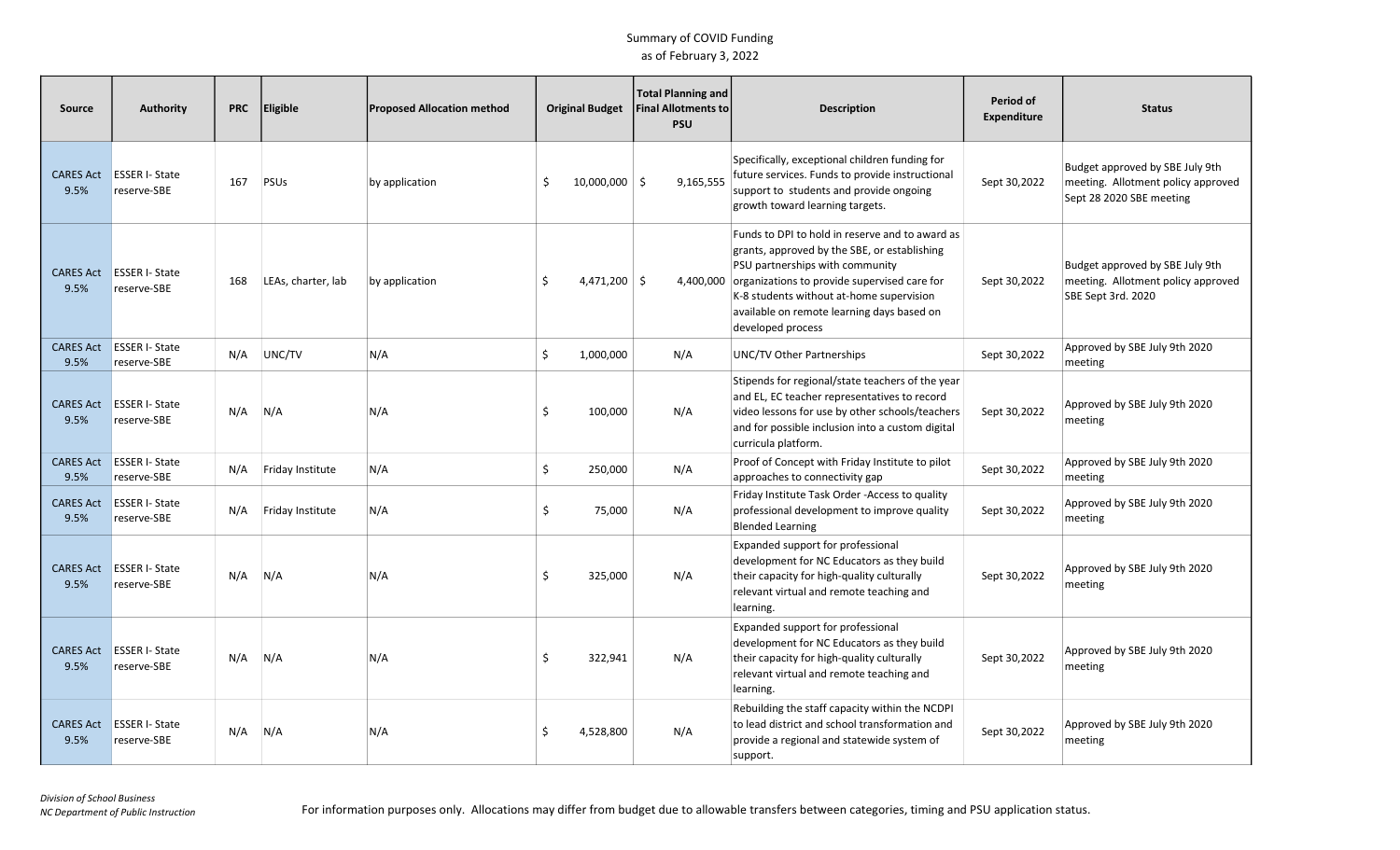| <b>Source</b>                     | <b>Authority</b>                                                                                   | <b>PRC</b> | Eligible                                                                         | <b>Proposed Allocation method</b>                                                                                                             |    | <b>Original Budget</b> | <b>Total Planning and</b><br><b>Final Allotments to</b><br><b>PSU</b> | <b>Description</b>                                                                                                                                                                                                                       | Period of<br>Expenditure | <b>Status</b>                                                                                                         |
|-----------------------------------|----------------------------------------------------------------------------------------------------|------------|----------------------------------------------------------------------------------|-----------------------------------------------------------------------------------------------------------------------------------------------|----|------------------------|-----------------------------------------------------------------------|------------------------------------------------------------------------------------------------------------------------------------------------------------------------------------------------------------------------------------------|--------------------------|-----------------------------------------------------------------------------------------------------------------------|
| <b>CARES Act</b><br>9.5%          | <b>ESSER II State</b><br>reserve SL 2021-4<br>(Fiscal Research<br>authorized change<br>to ESSER I) | N/A        | Duke                                                                             | N/A                                                                                                                                           | Ŝ. | 500,000                | N/A                                                                   | contract to collect data on staff and student<br>metrics in Plan A                                                                                                                                                                       | Sept 30,2022             | Approved March 2021 by SBE.                                                                                           |
| <b>CARES Act</b><br>$0.5\%$ admin | <b>ESSER I State</b><br>Reserve admin                                                              | N/A        | <b>DPI Admin</b>                                                                 | N/A                                                                                                                                           | \$ | 200,000                | N/A                                                                   | Program Monitoring/Compliance with USED<br>and State requirements                                                                                                                                                                        | Sept 30,2022             | Approved by SBE July 9th 2020<br>meeting                                                                              |
| <b>CARES Act</b><br>0.5% admin    | <b>ESSER I State</b><br>Reserve admin                                                              | N/A        | DPI Admin                                                                        | N/A                                                                                                                                           | Ŝ. | 120,000                | N/A                                                                   | <b>Federal Programs staff</b>                                                                                                                                                                                                            | Sept 30,2022             | Approved by SBE July 9th 2020<br>meeting                                                                              |
| <b>CARES Act</b>                  | <b>ESSER I State</b><br>0.5% admin Reserve admin                                                   | N/A        | DPI Admin                                                                        | N/A                                                                                                                                           | \$ | 200,000                | N/A                                                                   | <b>Fiscal Monitoring and Compliance</b>                                                                                                                                                                                                  | Sept 30,2022             | Approved by SBE July 9th 2020<br>meeting                                                                              |
| <b>CARES Act</b>                  | <b>ESSER I State</b><br>0.5% admin Reserve admin                                                   | N/A        | <b>DPI Admin</b>                                                                 | N/A                                                                                                                                           | \$ | 200,000                | N/A                                                                   | <b>Fiscal Monitoring and Compliance</b>                                                                                                                                                                                                  | Sept 30,2022             | Approved by SBE July 9th 2020<br>meeting                                                                              |
| <b>CARES Act</b>                  | <b>ESSER I State</b><br>0.5% admin Reserve admin                                                   | N/A        | <b>DPI Admin</b>                                                                 | N/A                                                                                                                                           | \$ | 200,000                | N/A                                                                   | Evaluation of the NC CARES Act<br>Implementation and Impact                                                                                                                                                                              | Sept 30,2022             | Approved by SBE July 9th 2020<br>meeting                                                                              |
| <b>CARES Act</b><br><b>GEER</b>   | Governor's<br>Emergency<br><b>Education Relief</b><br>Fund                                         | 169        | PSUs                                                                             | $Base + $ per ADM$                                                                                                                            | .S | 40,000,000             | 39,650,478<br>- Ś                                                     | Student health funding for additional physical<br>and mental health support services for<br>students                                                                                                                                     | Sept 30,2022             | Policy approved in Sept SBE meeting.<br>Approved applications allotted.<br>Deadline for applications March 31<br>2021 |
| <b>CARES Act</b><br><b>GEER</b>   | Governor's<br>Emergency<br><b>Education Relief</b><br>Fund                                         | 170        | PSUs                                                                             | 50% per ADM + 50% based on<br>students in poverty                                                                                             | Ŝ. | 20,000,000             | - \$<br>19,902,702                                                    | Supplemental instructional services for support<br>the academic needs of at-risk students,<br>students in poverty and students with<br>disabilities through additional in-school<br>instructional support.                               | Sept 30,2022             | Policy approved in Sept SBE meeting.<br>Approved applications allotted.<br>Deadline for applications March 31<br>2021 |
| <b>CRSSA</b>                      | K-12 emergency<br>Relief Fund (ESSER<br>II)                                                        | 171        | All LEAs, charters,<br>Lab, Regional and<br>ISD who received<br>Title I, Part A. | Allocations to eligible units are<br>made in proportion to the<br>amount of funds such units<br>received under Title I, Part A in<br>2020-21. |    |                        |                                                                       | $\binom{1}{4}$ 1,441,331,888 $\binom{1}{2}$ 1,441,764,139 Allocation with a broad allowable use                                                                                                                                          | Sept 30,2023             | Grant notification January 5, 2021.<br>Application opened April 1, 2021                                               |
| <b>CRSSA 9.5%</b>                 | <b>ESSER II State</b><br>reserve SL 2021-3                                                         | 172        | PSU                                                                              | \$ per ADM                                                                                                                                    | \$ | $10,000,000$ \$        | 8,500,310                                                             | To provide a minimum allocation of \$180 to<br>each PSU in the State Aid                                                                                                                                                                 | Sept 30,2023             | SBE policy and application approved<br>at April 9 2021 SBE meeting.                                                   |
| <b>CRSSA 9.5%</b>                 | <b>ESSER II State</b><br>reserve SL 2021-3                                                         | 173        | PSUs that receive IS<br>allotment                                                | allocated in a manner consistent<br>with the formula for the<br>Instructional Support Allotment.                                              | \$ | 10,000,000             | -\$<br>10,000,000                                                     | Contracted services for school health support<br>personnel to provide additional physical and<br>mental health support services for students.<br>school counselors, school nurses, school<br>psychologists, and<br>school social workers | Sept 30,2023             | SBE policy and application approved<br>at April 9 2021 SBE meeting.                                                   |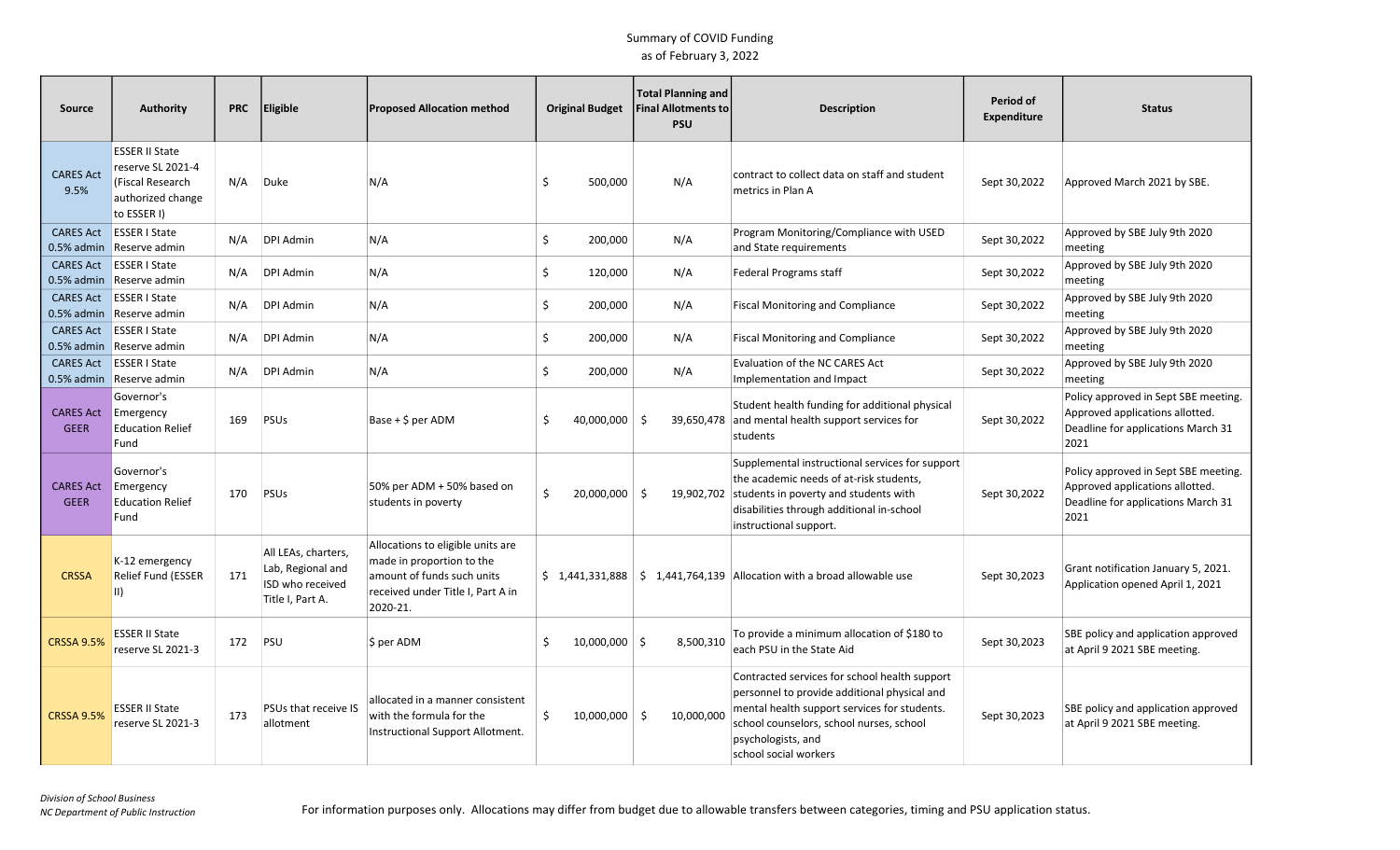| <b>Source</b>     | <b>Authority</b>                                         | <b>PRC</b> | <b>Eligible</b>                             | <b>Proposed Allocation method</b> |    | <b>Original Budget</b> | <b>Total Planning and</b><br><b>Final Allotments to</b><br><b>PSU</b> | <b>Description</b>                                                                                                                                                                                                 | Period of<br>Expenditure | <b>Status</b>                                                                                        |
|-------------------|----------------------------------------------------------|------------|---------------------------------------------|-----------------------------------|----|------------------------|-----------------------------------------------------------------------|--------------------------------------------------------------------------------------------------------------------------------------------------------------------------------------------------------------------|--------------------------|------------------------------------------------------------------------------------------------------|
| <b>CRSSA 9.5%</b> | <b>ESSER II State</b><br>reserve SL 2021-3               | 174        | PSUs participating in<br><b>NSLP</b>        | Formula per ADM                   | Ŝ. | 10,000,000 \$          | 10,000,000                                                            | School nutrition. allocation of grants shall be<br>prioritized to public school units based on need<br>as demonstrated by the expenditure of existing<br>federal funding received for COVID-19 related<br>impacts. | Sept 30,2023             | SBE policy approved September 2021                                                                   |
| <b>CRSSA 9.5%</b> | <b>ESSER II State</b><br>reserve SL 2021-3               | 175        | Nonprofits                                  | Grant                             | -S | $15,000,000$ \$        |                                                                       | 14,800,000 ELISS (up to \$200K admin)                                                                                                                                                                              | Sept 30,2023             | SBE policy and application approved<br>at April 9 SBE meeting. SBE approval<br>of awards in Oct 2021 |
| <b>CRSSA 9.5%</b> | <b>ESSER II State</b><br>reserve SL 2021-3               | 176        | PSUS                                        | Formula per K-12 ADM              | Ŝ. | 40,000,000 \$          | 40,000,000                                                            | Grants to support in-person instruction<br>programs to address learning loss and provide<br>enrichment activities in the summer.                                                                                   | Sept 30,2023             | SBE policy approved September 2021                                                                   |
| <b>CRSSA 9.5%</b> | <b>ESSER II State</b><br>reserve SL 2021-3               | 177        | PSUS                                        | Formula per 6-12 ADM              | \$ | 26,046,144             | -\$<br>26,046,144                                                     | in-person instruction programs to address<br>learning loss and provide enrichment activities<br>in the summer.                                                                                                     | Sept 30,2023             | SBE policy approved September 2021                                                                   |
| <b>CRSSA 9.5%</b> | <b>ESSER II State</b><br>Reserve SL2021-3<br>Section 1.7 | 178        | PSUS                                        | Formula per K-8 ADM               | \$ | $8,200,000$ \$         |                                                                       | 8,200,000 Competency Based Assessment                                                                                                                                                                              | Sept 30,2023             | SBE policy approved April 2021.<br>Updated September 2021                                            |
| <b>CRSSA 9.5%</b> | <b>ESSER II State</b><br>reserve SL 2021-3               | N/A        | <b>Board of Governors</b><br>of UNC         | Transfer                          | \$ | 1,000,000              | N/A                                                                   | North Carolina New Teacher Support Program                                                                                                                                                                         | Sept 30,2023             | Funds transferred                                                                                    |
| <b>CRSSA 9.5%</b> | ESSER II State<br>reserve SL 2021-3                      | N/A        | Dept Natural &<br><b>Cultural Resources</b> | Transfer                          | \$ | 500,000                | N/A                                                                   | State Library for the NC Kids Digital Library<br>project                                                                                                                                                           | Sept 30,2023             | <b>Funds transferred</b>                                                                             |
| <b>CRSSA 9.5%</b> | ESSER II State<br>reserve SL 2021-3                      | N/A        | <b>Wildlife Resources</b><br>Commission     | Transfer                          | \$ | 1,200,000              | N/A                                                                   | Outdoor Heritage Advisory Council's NC<br>Schools Go Outside grant program                                                                                                                                         | Sept 30,2023             | <b>Funds transferred</b>                                                                             |
| <b>CRSSA 9.5%</b> | <b>ESSER II State</b><br>reserve SL 2021-3               | N/A        | <b>Residential Schools</b>                  | Administered by DPI               | \$ | 500,000                | N/A                                                                   | school nutrition, cleaning and sanitizing,<br>learning resources,                                                                                                                                                  | Sept 30,2023             |                                                                                                      |
| <b>CRSSA 9.5%</b> | ESSER II State<br>reserve SL 2021-3                      | N/A        | SAS                                         | N/A                               | \$ | 1,000,000              | N/A                                                                   | to contract with a third-party entity to collect,<br>analyze, and report data related to the overall<br>impacts of COVID                                                                                           | Sept 30,2023             |                                                                                                      |
| <b>CRSSA 9.5%</b> | <b>ESSER II State</b><br>reserve SL 2021-3               | N/A        | N/A                                         | N/A                               | Ŝ. | 9,000,000              | N/A                                                                   | contract with a third-party entity to implement<br>a statewide cybersecurity program to improve<br>the cybersecurity infrastructure of the public<br>schools.                                                      | Sept 30,2023             |                                                                                                      |
| <b>CRSSA 9.5%</b> | <b>ESSER II State</b><br>reserve SL 2021-3               | N/A        | Accenture                                   | N/A                               |    | 1,000,000              | N/A                                                                   | to contract with a third-party entity to conduct<br>a statewide assessment of the cybersecurity<br>capabilities of public schools                                                                                  | Sept 30,2023             | SBE approved April 9, 2021                                                                           |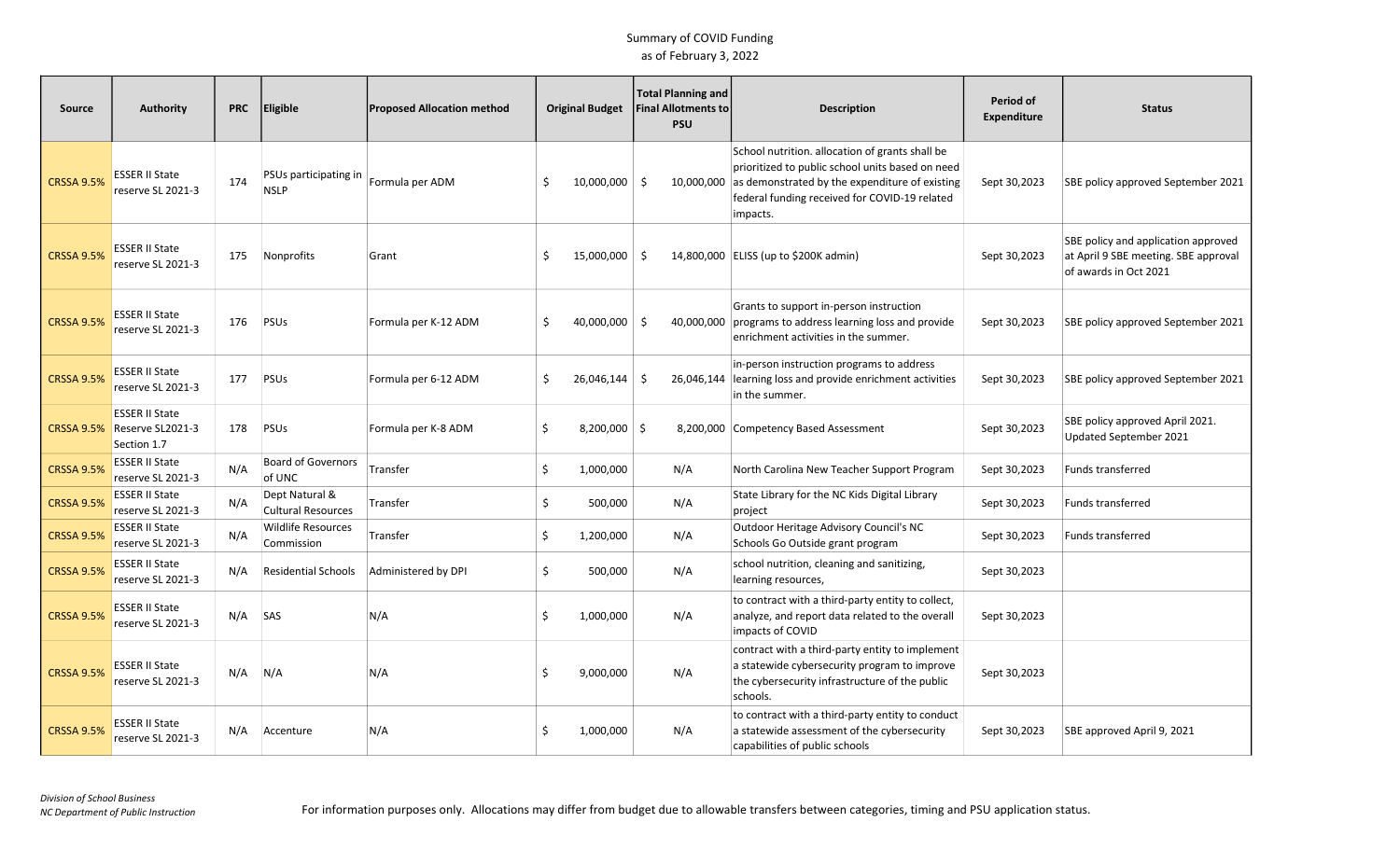| <b>Source</b>              | <b>Authority</b>                                       | <b>PRC</b> | Eligible                                                                         | <b>Proposed Allocation method</b>                                                                                                             |    | <b>Original Budget</b> | <b>Total Planning and</b><br><b>Final Allotments to</b><br><b>PSU</b> | <b>Description</b>                                                                                                                       | Period of<br><b>Expenditure</b> | <b>Status</b>                                                                                         |
|----------------------------|--------------------------------------------------------|------------|----------------------------------------------------------------------------------|-----------------------------------------------------------------------------------------------------------------------------------------------|----|------------------------|-----------------------------------------------------------------------|------------------------------------------------------------------------------------------------------------------------------------------|---------------------------------|-------------------------------------------------------------------------------------------------------|
| <b>CRSSA 9.5%</b>          | <b>ESSER II State</b><br>reserve SL 2021-3             | N/A        | Voyager Sopris<br>Learning                                                       | N/A                                                                                                                                           | Ŝ. | 12,000,000             | N/A                                                                   | contract to provide Language Essentials for<br>Teachers of Reading and Spelling training for<br>teachers                                 | Sept 30,2023                    | Contract signed                                                                                       |
|                            | CRSSA 9.5% S.L. 2021-180                               | N/A        | <b>Residential Schools</b>                                                       | Administered by DPI                                                                                                                           | \$ | 55,000                 | N/A                                                                   | Bonus for residential school teachers and IS<br>personnel                                                                                | Sept 30,2023                    |                                                                                                       |
| <b>CRSSA 9.5%</b>          | <b>ESSER II- State</b><br>reserve-SBE                  | N/A        |                                                                                  | N/A                                                                                                                                           | \$ | 200,000                | N/A                                                                   | North Carolina Portrait of a Graduate - a<br>shared vision of the knowledge, skills and<br>abilities required for post-secondary success | Sept 30,2023                    | SBE approved November 8, 2021                                                                         |
| <b>CRSSA 9.5%</b>          | <b>ESSER II-State</b><br>reserve-SBE                   | N/A        |                                                                                  | N/A                                                                                                                                           | \$ | 150,000                | N/A                                                                   | Coaching Support for agency schools                                                                                                      | Sept 30,2023                    | SBE approved November 8, 2021                                                                         |
| <b>CRSSA 9.5%</b>          | <b>ESSER II-State</b><br>reserve-SBE                   | N/A        |                                                                                  | N/A                                                                                                                                           | \$ | 500,000                | N/A                                                                   | <b>Promising Practices</b>                                                                                                               | Sept 30,2023                    | SBE approved November 8, 2021                                                                         |
| <b>CRSSA 9.5%</b>          | <b>ESSER II- State</b><br>reserve-SBE                  | N/A        |                                                                                  | N/A                                                                                                                                           | \$ | 2,300,000              | N/A                                                                   | <b>Coaching Support</b>                                                                                                                  | Sept 30,2023                    | SBE approved November 8, 2021                                                                         |
| <b>CRSSA 9.5%</b>          | <b>ESSER II-State</b><br>reserve-SBE                   | N/A        |                                                                                  | N/A                                                                                                                                           | \$ | 100,000                | N/A                                                                   | TeachNC                                                                                                                                  | Sept 30,2023                    | SBE approved November 8, 2021                                                                         |
| <b>CRSSA 9.5%</b>          | <b>ESSER II- State</b><br>reserve-SBE                  | N/A        |                                                                                  | N/A                                                                                                                                           | \$ | 150,000                | N/A                                                                   | UNC World View                                                                                                                           | Sept 30,2023                    | SBE approved November 8, 2021                                                                         |
| <b>CRSSA 9.5%</b>          | <b>ESSER II- State</b><br>reserve-SBE                  | N/A        |                                                                                  | N/A                                                                                                                                           | \$ | 175,000                | N/A                                                                   | Development of School Socio-Emotional<br>Profiles                                                                                        | Sept 30,2023                    | SBE approved November 8, 2021                                                                         |
| <b>CRSSA 0.5%</b><br>Admin | <b>ESSER II State</b><br>reserve admin                 | N/A        | N/A                                                                              | N/A                                                                                                                                           | \$ | 8,012,955              | N/A                                                                   | Administration maximum                                                                                                                   | Sept 30,2023                    |                                                                                                       |
| <b>ARP</b>                 | K-12 emergency<br>Relief Fund (ESSER<br>III)           | 181        | All LEAs, charters,<br>Lab, Regional and<br>ISD who received<br>Title I, Part A. | Allocations to eligible units are<br>made in proportion to the<br>amount of funds such units<br>received under Title I, Part A in<br>2020-21. |    |                        | $$3,241,602,328 \mid $3,224,272,535$                                  | Allocation with a broad allowable use. 20%<br>must be used to address learning loss                                                      | Sept 30,2024                    | Federal bill signed March 10, 2021.<br>SBE policy and application approved<br>at April 9 SBE meeting. |
| ARP 9.5%                   | <b>ESSER III State</b><br>Reserve SL2021-25<br>Sec 3.5 | 182        | PSU                                                                              | \$ per ADM                                                                                                                                    | .S | $20,000,000$ \$        | 18,842,222                                                            | To provide a minimum allocation of \$400 to<br>each PSU in the State Aid                                                                 | Sept 30,2024                    | Allotment policy approved.<br>Application open.                                                       |
| ARP 9.5%                   | S.L. 2021-180<br>Section 7.27.(a)(3)                   | 188        | PSU                                                                              | Pending                                                                                                                                       | Ŝ. | 36,000,000             |                                                                       | Summer enrichment programs                                                                                                               | Sept 30,2024                    |                                                                                                       |
| ARP 9.5%                   | S.L. 2021-180<br>Section 7.27.(a)(4)                   | 189        | PSU                                                                              | Pending                                                                                                                                       | \$ | 36,000,000             |                                                                       | Instructional year programs, including after-<br>school and before-school                                                                | Sept 30,2024                    |                                                                                                       |
| ARP 9.5%                   | S.L. 2021-180<br>Section 7.27.(a)(8)                   | 190        | LEAs only                                                                        | By application                                                                                                                                | \$ | 500,000                |                                                                       | Training, consultation, and ongoing support for<br>NC Preschool Pyramid Model                                                            | Sept 30,2024                    |                                                                                                       |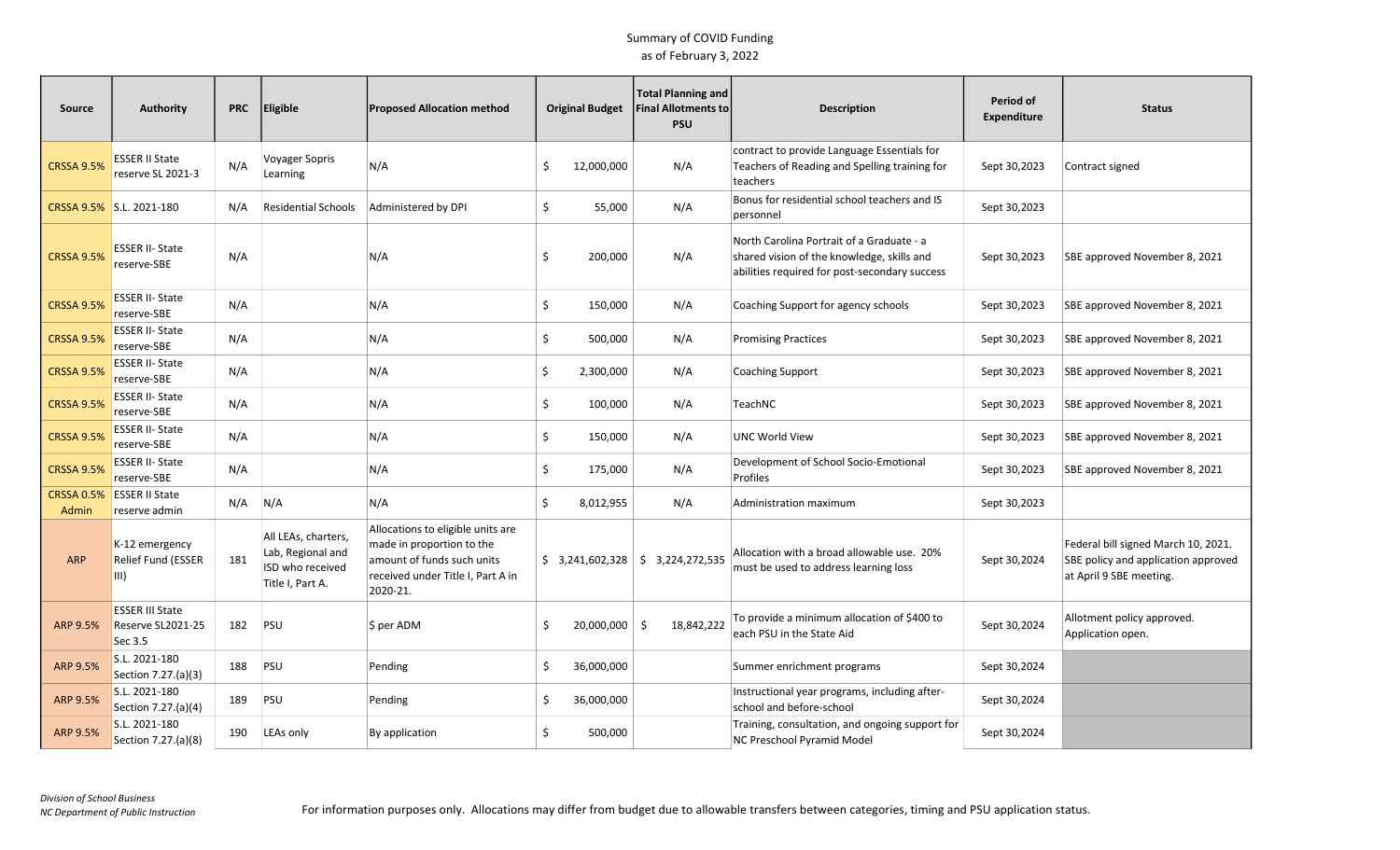| Source   | <b>Authority</b>                      | <b>PRC</b> | <b>Eligible</b>                                                       | <b>Proposed Allocation method</b> |    | <b>Original Budget</b> | <b>Total Planning and</b><br><b>Final Allotments to</b><br><b>PSU</b> | <b>Description</b>                                                                                                                                         | Period of<br><b>Expenditure</b> | <b>Status</b>                                                |
|----------|---------------------------------------|------------|-----------------------------------------------------------------------|-----------------------------------|----|------------------------|-----------------------------------------------------------------------|------------------------------------------------------------------------------------------------------------------------------------------------------------|---------------------------------|--------------------------------------------------------------|
| ARP 9.5% | S.L. 2021-180<br>Section 7.27.(a)(13) | 191        | PSU                                                                   | TBD                               | Ŝ. | 7,265,134              |                                                                       | Identify and locate missing students                                                                                                                       | Sept 30,2024                    |                                                              |
| ARP 9.5% | S.L. 2021-180<br>Section 7.27.(a)(21) | 192        | PSU                                                                   | ADM                               | .S | 16,000,000             |                                                                       | To mitigate cyberbullying, monitor student<br>internet activity, monitor classroom<br>educational devices, and assist with suicide<br>prevention services. | Sept 30,2024                    | Allotment policy approved at January<br>6, 2022 SBE meeting  |
| ARP 9.5% | S.L. 2021-180<br>Section 7.27.(a)(22) | 193        | PSU                                                                   | ADM                               | Ś. | 5,000,000              |                                                                       | Gaggle.net contract                                                                                                                                        | Sept 30,2024                    | Allotment policy approved at January<br>6, 2022 SBE meeting  |
| ARP 9.5% | S.L. 2021-180<br>Section 7.27.(a)(23) | 194        | <b>Nationally Certified</b><br><b>CTE Programs</b>                    | Course enrollment                 | \$ | 400,000                |                                                                       | Hospitality CTE programs outside traditional<br>classroom instruction                                                                                      | Sept 30,2024                    |                                                              |
|          | S.L. 2021-180                         | 195        | Qualifying schools<br>per bill language                               | By application                    |    |                        |                                                                       | Grants to PSUs for implementation of school<br>improvement projects                                                                                        |                                 |                                                              |
| ARP 9.5% | Section 7.27.(a)(24)                  | N/A        | N/A                                                                   | N/A                               | Ŝ. | 18,000,000             | N/A                                                                   | 20 DPI FTE to design and implement a<br>leadership institute and manage grants                                                                             | Sept 30,2024                    |                                                              |
| ARP 9.5% | S.L. 2021-180<br>Section 7.27.(a)(25) | 196        | LEAs only                                                             | By application                    | Ŝ. | 2,500,000              |                                                                       | Pilot program for STEM with Plasma Games                                                                                                                   | Sept 30,2024                    | Allotment policy approved at February<br>3, 2022 SBE meeting |
| ARP 9.5% | S.L. 2021-180<br>Section 7.27.(a)(26) | 197        | Authorized schools<br>per bill language                               | \$250 per ADM grades 6-9          | Ś. | 2,500,000              |                                                                       | To establish a program to support middle<br>school students who read below grade level                                                                     | Sept 30,2024                    |                                                              |
| ARP 9.5% | S.L. 2021-180<br>Section 7.27.(a)(28) | 198        | PSU. Qualifying<br>schools per bill<br>language                       | By application                    | Ś. | 1,200,000              |                                                                       | Reimburse teachers for NBPTS certification fee                                                                                                             | Sept 30,2024                    | Allotment policy approved at February<br>3, 2022 SBE meeting |
| ARP 9.5% | S.L. 2021-180<br>Section 7.27.(a)(31) | 201        | PSU                                                                   | By application                    | Ŝ. | 1,600,000              |                                                                       | To establish the Educational and Competitive<br>After-School Robotics Grant Program                                                                        | Sept 30,2024                    | Allotment policy approved at February<br>3, 2022 SBE meeting |
| ARP 9.5% | S.L. 2021-180<br>Section 7.27.(a)(32) | 202        | LEAs and charter<br>schools, excluding<br>schools virtual<br>charters | Per student above 20-21 ADM       | Ŝ. | 1,100,000              |                                                                       | \$600/mo for each student above ADM                                                                                                                        | Sept 30,2024                    | Allotment policy approved at February<br>3, 2022 SBE meeting |
| ARP 9.5% | S.L. 2021-180<br>Section 7.27.(a)(34) | 203        | PSU                                                                   | Per teacher                       | S. | 100,000,000            |                                                                       | \$1000 bonus for qualifying state-funded<br>teachers                                                                                                       | Sept 30,2024                    | Allotment policy approved at January<br>6, 2022 SBE meeting  |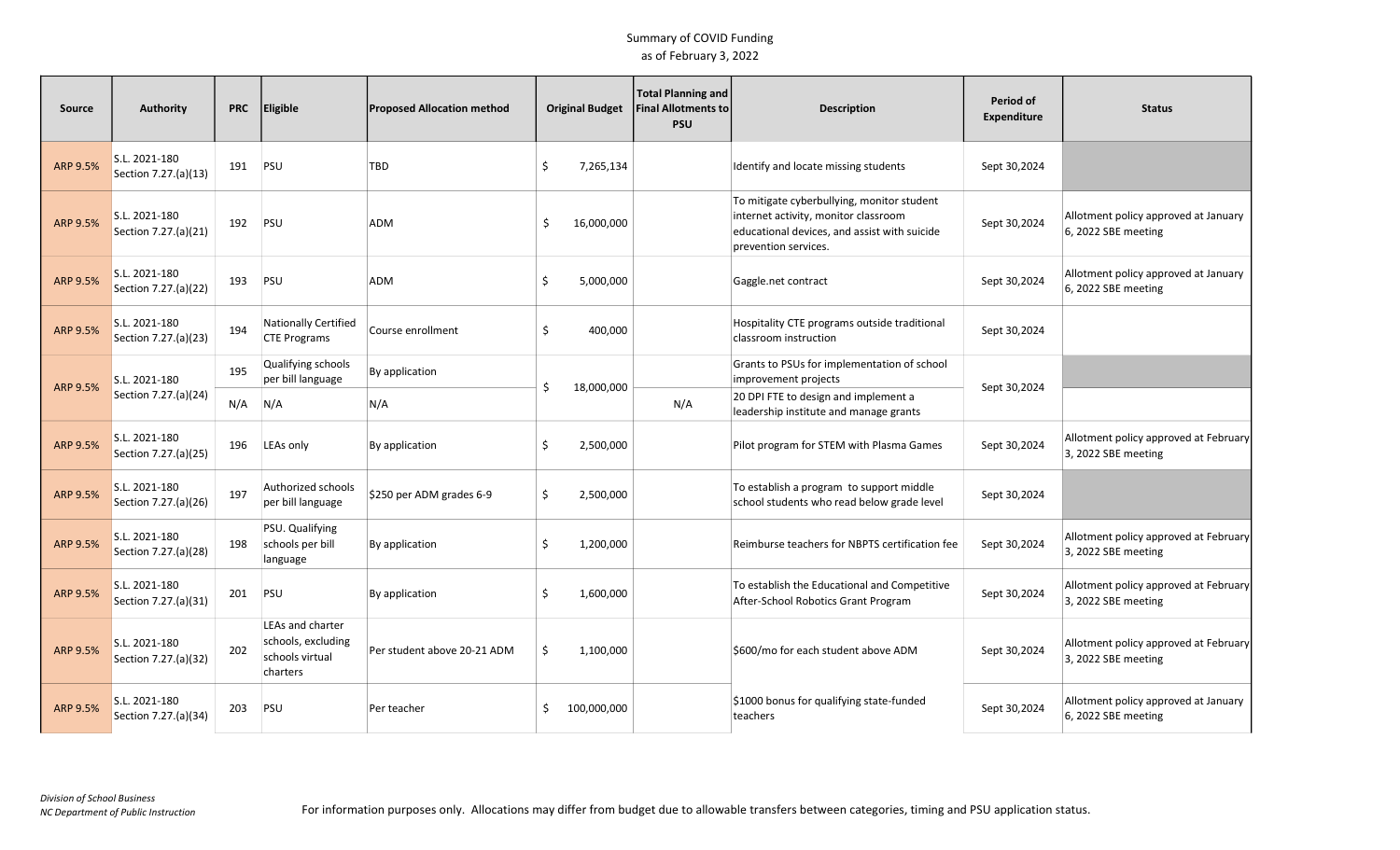| Source          | <b>Authority</b>                                       | <b>PRC</b> | Eligible                   | <b>Proposed Allocation method</b> |    | <b>Original Budget</b> | <b>Total Planning and</b><br><b>Final Allotments to</b><br><b>PSU</b> | <b>Description</b>                                                                                                                                             | Period of<br><b>Expenditure</b> | <b>Status</b>                                                |
|-----------------|--------------------------------------------------------|------------|----------------------------|-----------------------------------|----|------------------------|-----------------------------------------------------------------------|----------------------------------------------------------------------------------------------------------------------------------------------------------------|---------------------------------|--------------------------------------------------------------|
| <b>ARP 9.5%</b> | S.L. 2021-180<br>Section 7.27.(a)(29)                  | 204        | PSU                        | By application                    | \$ | 1,700,000              |                                                                       | School Psychologists Grant Program                                                                                                                             | Sept 30,2024                    | Allotment policy approved at February<br>3, 2022 SBE meeting |
| ARP 9.5%        | S.L. 2021-180<br>Section 7.27.(a)(30)                  | 205        | <b>LEA</b>                 | Formula                           | \$ | 400,000                |                                                                       | Driver education programs                                                                                                                                      | Sept 30,2024                    | Allotment policy approved at January<br>6, 2022 SBE meeting  |
| ARP 9.5%        | <b>ESSER III State</b><br>Reserve SL2021-25<br>Sec 3.5 | N/A        | <b>Residential Schools</b> | \$500,000 per school              | Ś. | 1,500,000              | N/A                                                                   | For school repair and maintenance to reduce<br>virus spread                                                                                                    | Sept 30,2024                    |                                                              |
| ARP 9.5%        | S.L. 2021-180<br>Section 7.27.(a)(5)                   | N/A        | Voyager Sopris<br>Learning | N/A                               | \$ | 37,500,000             | N/A                                                                   | Teacher and principal professional<br>development for implementing the Science of<br>Reading                                                                   | Sept 30,2024                    | Contract signed                                              |
| ARP 9.5%        | S.L. 2021-180<br>Section 7.27.(a)(6)                   | N/A        | Vendor TBD                 | N/A                               | Ś. | 1,000,000              | N/A                                                                   | To contract with a third-party entity to assess<br>the impact of COVID-19 on PSUs and the<br>responses of the State to the challenges<br>presented by COVID-19 | Sept 30,2024                    |                                                              |
| ARP 9.5%        | S.L. 2021-180<br>Section 7.27.(a)(7)                   | N/A        | <b>NC ED Corps</b>         | N/A                               | \$ | 13,500,000             | N/A                                                                   | Recruit, train, and deploy tutors and mentors<br>to PSUs                                                                                                       | Sept 30,2024                    |                                                              |
| ARP 9.5%        | S.L. 2021-180<br>Section 7.27.(a)(9)                   | N/A        | Vendor TBD                 | N/A                               | \$ | 2,000,000              | N/A                                                                   | Software platform to track subscription<br>services and technology                                                                                             | Sept 30,2024                    |                                                              |
| ARP 9.5%        | S.L. 2021-180<br>Section 7.27.(a)(10)                  | N/A        | Vendor TBD                 | N/A                               | Ś. | 9,000,000              | N/A                                                                   | Software platform to evaluate and improve<br>student learning and performance                                                                                  | Sept 30,2024                    |                                                              |
| ARP 9.5%        | S.L. 2021-180<br>Section 7.27.(a)(11)                  | N/A        | N/A                        | N/A                               | \$ | 200,000                | N/A                                                                   | 1 FTE to manage the subscription and<br>technology software platform                                                                                           | Sept 30,2024                    |                                                              |
| ARP 9.5%        | S.L. 2021-180<br>Section 7.27.(a)(12)                  | N/A        | The Innovation<br>Project  | N/A                               | Ś. | 8,000,000              | N/A                                                                   | To create the NC High-Tech Learning<br>Accelerator                                                                                                             | Sept 30,2024                    |                                                              |
| ARP 9.5%        | S.L. 2021-180<br>Section 7.27.(a)(14)                  | N/A        | State Auditor              | N/A                               | \$ | 350,000                | N/A                                                                   | State Auditor for analysis of attendance and<br>truancy policies and procedures                                                                                | Sept 30,2024                    |                                                              |
| ARP 9.5%        | S.L. 2021-180<br>Section 7.27.(a)(15)                  | N/A        | N/A                        | N/A                               | \$ | 2,500,000              | N/A                                                                   | 5 FTE in Office of Learning Recovery and<br>Acceleration                                                                                                       | Sept 30,2024                    |                                                              |
| ARP 9.5%        | S.L. 2021-180<br>Section 7.27.(a)(16)                  | N/A        | Vendor TBD                 | N/A                               | Ś. | 1,000,000              | N/A                                                                   | Database for bonds, vendors, purchased<br>products and services; software platform to<br>advertise RFPs nationally                                             | Sept 30,2024                    |                                                              |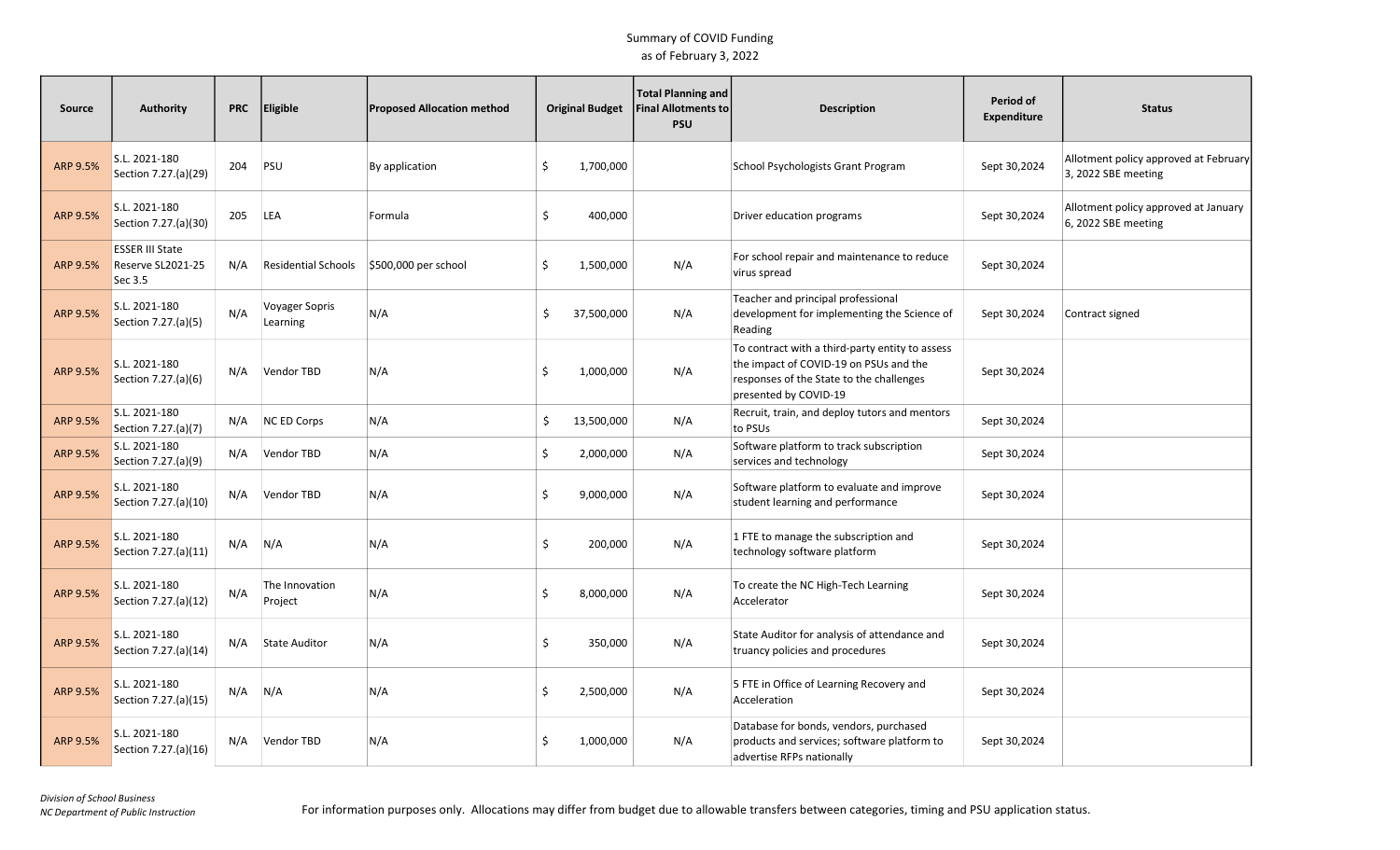| <b>Source</b>                   | Authority                               | <b>PRC</b> | Eligible                                                                                 | <b>Proposed Allocation method</b>            |    | <b>Original Budget</b> | <b>Total Planning and</b><br><b>Final Allotments to</b><br><b>PSU</b> | <b>Description</b>                                                                                                                    | Period of<br>Expenditure | <b>Status</b>                                  |
|---------------------------------|-----------------------------------------|------------|------------------------------------------------------------------------------------------|----------------------------------------------|----|------------------------|-----------------------------------------------------------------------|---------------------------------------------------------------------------------------------------------------------------------------|--------------------------|------------------------------------------------|
| ARP 9.5%                        | S.L. 2021-180<br>Section 7.27.(a)(17)   | N/A        | <b>Beginnings for</b><br>Parents of Children<br>Who Are Deaf or<br>Hard of Hearing, Inc. | N/A                                          | \$ | 1,000,000              | N/A                                                                   | Outreach to and support of North Carolina<br>families affected by COVID-19                                                            | Sept 30,2024             |                                                |
| ARP 9.5%                        | S.L. 2021-180<br>Section 7.27.(a)(18)   | N/A        | UNC Board of<br>Governors                                                                | N/A                                          | \$ | 7,042,000              | N/A                                                                   | <b>UNC Board of Governors for National College</b><br>Advising Corps, Inc.                                                            | Sept 30,2024             |                                                |
| ARP 9.5%                        | S.L. 2021-180<br>Section 7.27.(a)(19)   | N/A        | Schools that Lead,<br>Inc.                                                               | N/A                                          | Ś. | 970,000                | N/A                                                                   | Online platform that allows teachers to share<br>student performance improvement methods;<br>to support the Schools That Lead Program | Sept 30,2024             |                                                |
| ARP 9.5%                        | S.L. 2021-180<br>Section 7.27.(a)(20)   | N/A        | Communities in<br>Schools of NC                                                          | N/A                                          | \$ | 3,900,000              | N/A                                                                   | Expand services and provide summer programs                                                                                           | Sept 30,2024             |                                                |
| ARP 9.5%                        | S.L. 2021-180<br>Section 7.27.(a)(27)   | N/A        | NC Museum of Art.<br><b>NC DNCR</b>                                                      | N/A                                          | Ś. | 500,000                | N/A                                                                   | NCMA Kids Program                                                                                                                     | Sept 30,2024             |                                                |
| ARP 9.5%                        | S.L. 2021-180<br>Section 7.27.(a)(33)   | N/A        | Betabox, Inc.                                                                            | N/A                                          | Ś. | 2,042,000              | N/A                                                                   | STEM resources in schools                                                                                                             | Sept 30,2024             |                                                |
| ARP 0.5%<br>Admin               | <b>ESSER III State</b><br>reserve admin | N/A        | N/A                                                                                      | N/A                                          | Ŝ. | 18,008,902             | N/A                                                                   | Administration maximum                                                                                                                | Sept 30,2024             |                                                |
| <b>ARP</b><br>Homeless<br>Youth | <b>ESSER III</b>                        | 183        | LEAs, Charter with<br>identified homeless<br>students                                    | N/A                                          | Ś. | 5,894,156              | N/A                                                                   | To provide for the needs of homeless children<br>and youth (up to 25% reserved for state<br>activities)                               | Sept 30,2024             | Allotment policy approved June 3,<br>2021      |
| <b>ARP</b><br>Homeless<br>Youth | <b>ESSER III</b>                        | 184        | LEAs, Charter, Lab,<br>regional, ISD                                                     | 50% Title I, Pt A/50% Homeless<br>Youth      | Ś. | 17,694,073             |                                                                       | To provide for the needs of homeless children<br>and youth (up to 25% reserved for state<br>activities)                               | Sept 30,2024             | Allotment policy approved September<br>2, 2021 |
| ARP IDEA                        | <b>ESSER III</b>                        | 185        | LEA, Charter, state-<br>operated program<br>eligible under<br>section 613 of IDEA        | Same as IDEA-Section 611 Grants<br>to States |    | 81,359,406             |                                                                       | To initiate, expand, and continue special<br>education and related services to children with<br>disabilities ages 3-21                | Up to 27 months          | Allotment policy approved August 5,<br>2021    |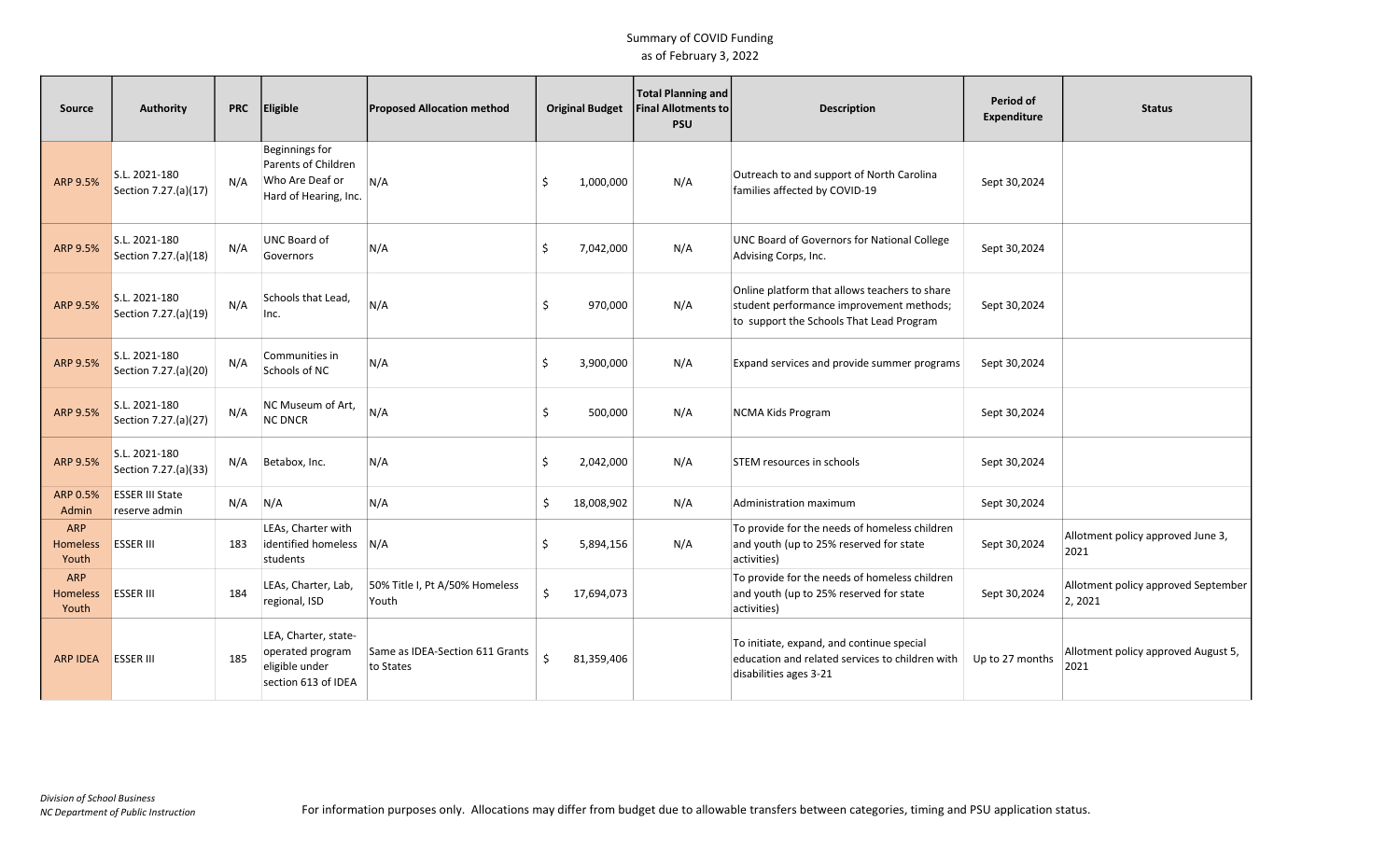| Source                                        | Authority                            | <b>PRC</b> | <b>Eligible</b>                                                                                                     | <b>Proposed Allocation method</b>                                                                                                                                                                                      | <b>Original Budget</b>                | Total Planning and<br><b>Final Allotments to</b><br><b>PSU</b> | <b>Description</b>                                                                                                                                                                                                   | Period of<br>Expenditure                            | <b>Status</b>                                                              |
|-----------------------------------------------|--------------------------------------|------------|---------------------------------------------------------------------------------------------------------------------|------------------------------------------------------------------------------------------------------------------------------------------------------------------------------------------------------------------------|---------------------------------------|----------------------------------------------------------------|----------------------------------------------------------------------------------------------------------------------------------------------------------------------------------------------------------------------|-----------------------------------------------------|----------------------------------------------------------------------------|
| <b>ARP IDEA</b>                               | <b>ESSER III</b>                     | 186        | LEA, Charter, state-<br>operated program<br>eligible under<br>section 619 of IDEA                                   | Same as IDEA-Section 619<br>Preschool Grants to States                                                                                                                                                                 | Ś.<br>6,121,734                       |                                                                | To initiate and expand preschool special<br>education and related services program for<br>children with disabilities ages 3-5                                                                                        | Up to 27 months                                     | Allotment policy approved August 5,<br>2021                                |
| <b>ARP IDEA</b>                               | <b>ESSER III</b>                     | 187        | operated programs                                                                                                   | For mandated PSUs, 15% of ARP<br><b>IDEA funds allotted under PRCs</b><br>LEAs, Charter, state- 185 and 186; for non-mandated<br>PSUs, up to and including 15% of<br>ARP IDEA funds allotted under<br>PRCs 185 and 186 | N/A - Transferred<br>from 185 and 186 |                                                                | To develop and implement coordinated, early<br>intervening services for students not identified<br>as needing special education or related services                                                                  | Up to 27 months                                     | Allotment policy approved August 5,<br>2021                                |
| State                                         | State COVID-19<br>Supplemental Funds | 154        | LEAs, Charter, Lab,<br>regional                                                                                     | ADM and wealth                                                                                                                                                                                                         | $50,000,000$ \$<br>Ś.                 | 50,000,000                                                     | Provides supplemental funding to public<br>schools for additional expenditures related to<br>school nutrition, child care, remote learning<br>and sanitation incurred due to school building<br>closure for COVID-19 | 2020                                                | March 1 to June 30, $\vert$ Allotted 3/31/2020 - Expired                   |
| <b>State</b>                                  | HB1023 section 2.2                   | 056        | PSUs participating in<br>the NSLP or School<br>Breakfast or Summer By application<br><b>Food Service</b><br>Program |                                                                                                                                                                                                                        | $2,032,815$ \$<br>Ŝ                   | 2,032,815                                                      | For transportation expenses related to<br>emergency school nutrition services                                                                                                                                        | 7/1/2020 to<br>beginning of 2020-<br>21 school year | Expired                                                                    |
| <b>State</b>                                  | HB1023 section 2.3                   | N/A        | PSUs participating in<br>the NSLP                                                                                   | N/A                                                                                                                                                                                                                    | 3,900,000<br>Ŝ                        |                                                                | To provide school lunches at no cost to<br>students of all grade levels qualifying for<br>reduced-price meals in all schools participating<br>in the NSLP                                                            | 2020-21 school<br>year                              | DPI School Nutrition admin                                                 |
| ARP - State<br>Federal<br><b>Reserve Fund</b> | S.L. 2021-180<br>Section 7.70(a)     | 140        | Specified schools                                                                                                   | Authorized amount                                                                                                                                                                                                      | 18,148,000<br>Ś.                      |                                                                | Smart School Bus Safety Pilot Program -<br>technology                                                                                                                                                                | Sept 30,2024                                        | Allotment policy approved at January<br>6, 2022 SBE meeting                |
| ARP - State<br>Federal<br><b>Reserve Fund</b> | S.L. 2021-180<br>Section 39.2        | 141        | PSU                                                                                                                 | Per eligible employee                                                                                                                                                                                                  | TBD                                   |                                                                | Bonuses for state-funded PSU employees                                                                                                                                                                               | December 2021                                       | Allotment policy approved December<br>16, 2021 and revised January 6, 2022 |